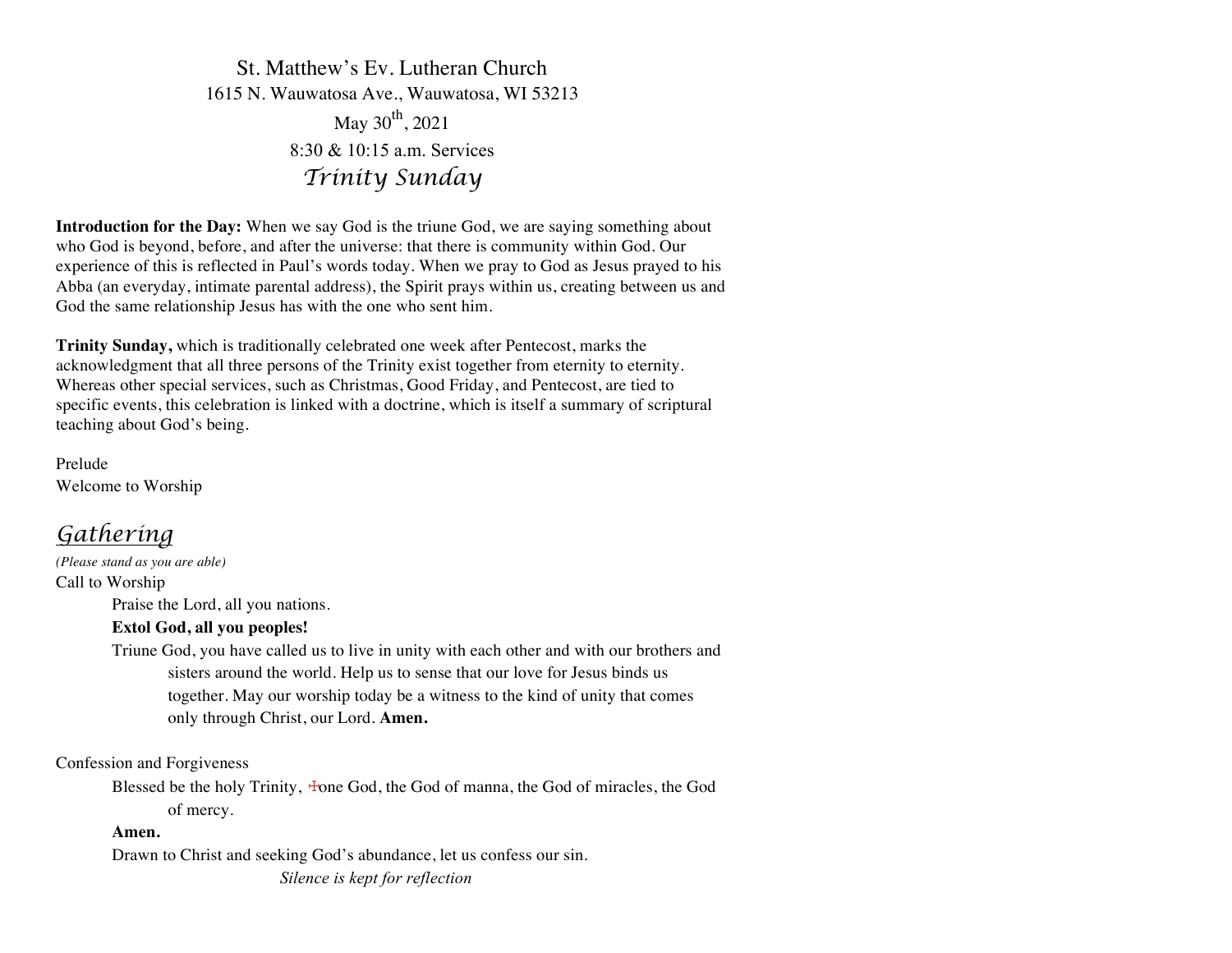God, our provider,

- **help us. It is hard to believe there is enough to share. We question your ways when they differ from the ways of the world in which we live. We turn to our own understanding rather than trusting in you. We take offense at your teachings and your ways. Turn us again to you. Where else can we turn? Share with us the words of eternal life and feed us for life in the world. Amen.**
- Beloved people of God: in Jesus, the manna from heaven, you are fed and nourished. By Jesus, the worker of miracles, there is always more than enough. Through Jesus, ☩the bread of life, you are shown God's mercy: you are forgiven and loved into abundant life.

**Amen.**

Gathering Song **#413 Holy, Holy, Holy** [Stanzas 1 & 4]

Please meditate on the hymn text.

*Holy, holy, holy, Lord God Almighty! Early in the morning our songs shall rise to thee. Holy, holy, holy, merciful and mighty! God in three persons, blessed Trinity!*

*Holy, holy, holy, Lord God Almighty! All thy works shall praise thy name in earth and sky and sea. Holy, holy, holy, merciful and mighty! God in three persons, blessed Trinity!*

Text: Reginald Heber, 1783-1826, alt. Music: John B. Dykes, 1823-1876. Tune: Nicaea, Irr.

Opening Litany for Trinity Sunday

God the Creator, you made all that we see and experience, vast spaces of the universe, the earth, and all that is in it.

**Come now into this world. Continue to create new life. Help us care for all you have created.**

God the Redeemer, born as a babe in Bethlehem, you came to show us the way of salvation through your death on the cross and your resurrection from the grave.

**Come to us now through your Word and Holy Communion, that we might taste and see again the salvation you won for our sake.**

God the Sustainer, you came into the world in the flames of Pentecost to inspire your disciples to preach the Good News to all people.

**Come to us now to spark our faith. Inspire us to speak your Word to the world.**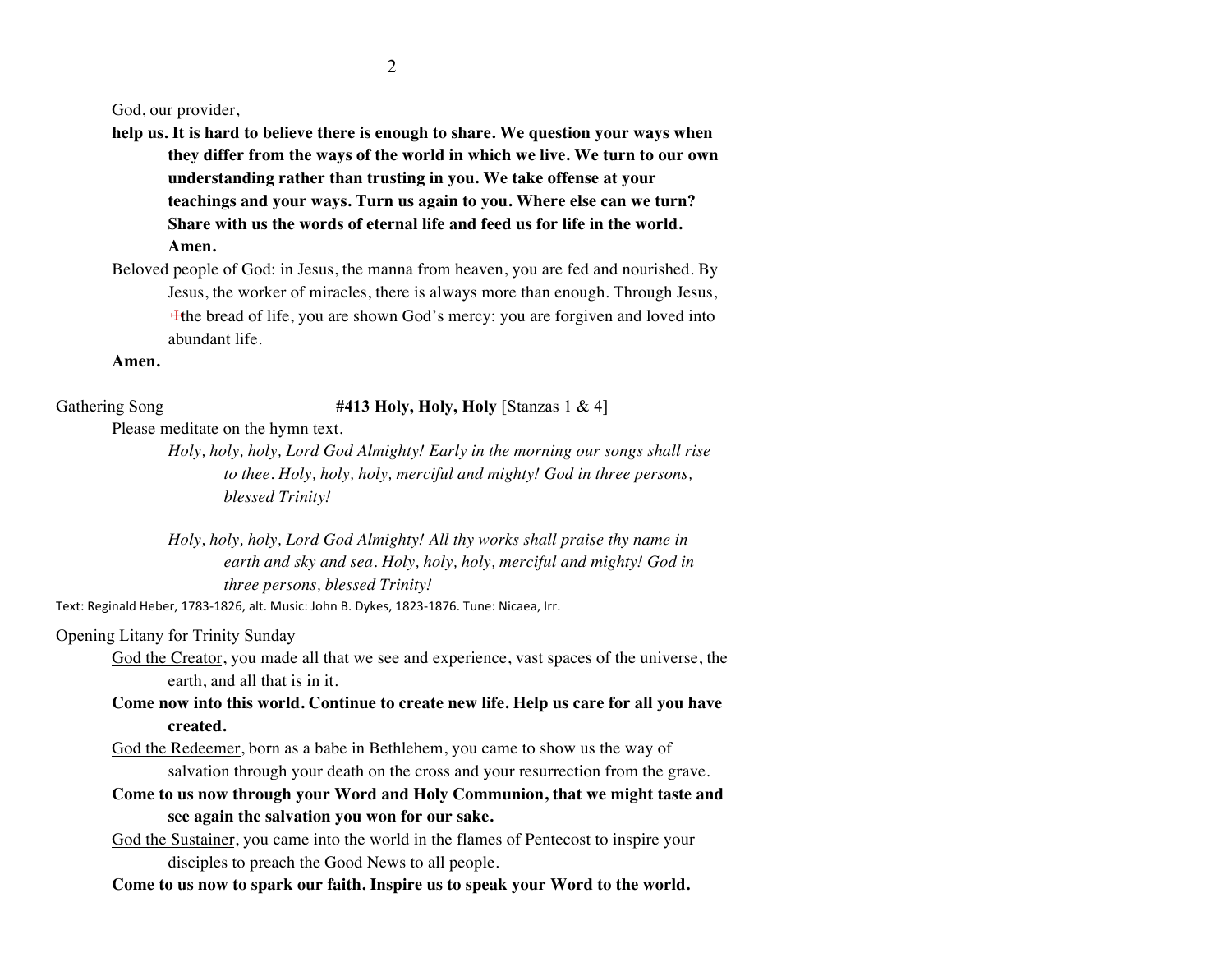Apostolic Greeting for Trinity Sunday

Holy, holy, holy is the Lord of hosts. The whole earth is full of God's glory. The grace of our Lord Jesus Christ, the love of God and the communion of the Holy Spirit be with you all. **And also with you.**

## Prayer of the Day

Let us pray. God of heaven and earth, before the foundation of the universe and the beginning of time you are the triune God: Author of creation, eternal Word of salvation, life-giving Spirit of wisdom. Guide us to all truth by your Spirit, that we may proclaim all that Christ has revealed and rejoice in the glory he shares with us. Glory and praise to you, Father, Son, and Holy Spirit, now and forever. **Amen.**

# *Word*

*(Please be seated)* First Reading Isaiah 6:1-8

*This reading narrates Isaiah's vision of the Lord surrounded by angels. They sing "Holy, holy, holy," a song the church sings at the beginning of the great thanksgiving. This liturgical text invites the church and all creation to sing in praise of God's glory. That glory is God's mercy toward sinners.*

A reading from Isaiah, Chapter 6.

- In the year that King Uzziah died, I saw the Lord sitting on a throne, high and lofty; and the hem of his robe filled the temple. Seraphs were in attendance above him; each had six wings: with two they covered their faces, and with two they covered their feet, and with two they flew.
- And one called to another and said: "Holy, holy, holy is the LORD of hosts; the whole earth is full of his glory."
- The pivots on the thresholds shook at the voices of those who called, and the house filled with smoke. And I said: "Woe is me! I am lost, for I am a man of unclean lips, and I live among a people of unclean lips; yet my eyes have seen the King, the LORD of hosts!"
- Then one of the seraphs flew to me, holding a live coal that had been taken from the altar with a pair of tongs. The seraph touched my mouth with it and said: "Now that this has touched your lips, your guilt has departed and your sin is blotted out." Then I heard the voice of the Lord saying, "Whom shall I send, and who will go for us?" And I said, "Here am I; send me!"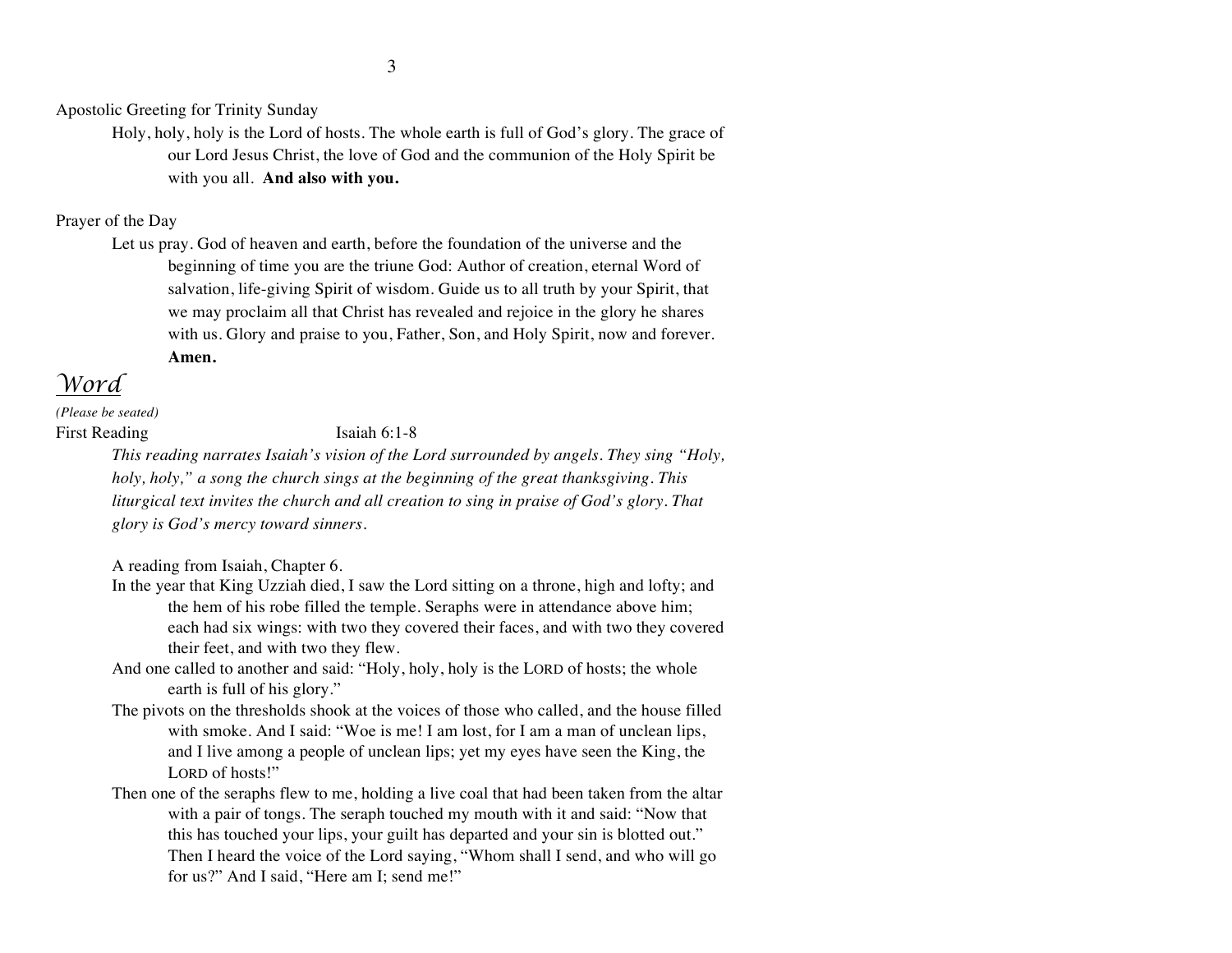Word of God, word of life. **Thanks be to God.**

Psalm Psalm 29, Read Responsively

*Worship the LORD in the beauty of holiness. (Ps. 29:2)*

Let us read responsively from Psalm 29.

Ascribe to the LORD, you gods, ascribe to the LORD glory and strength.

**Ascribe to the LORD the glory due God's name; worship the LORD in the beauty of holiness.**

The voice of the LORD is upon the waters; the God of glory thunders; the LORD is upon the mighty waters.

**The voice of the LORD is a powerful voice; the voice of the LORD is a voice of splendor.**

The voice of the LORD breaks the cedar trees; the LORD breaks the cedars of Lebanon; **the LORD makes Lebanon skip like a calf, and Mount Hermon like a young wild ox.**  The voice of the LORD bursts forth in lightning flashes.

**The voice of the LORD shakes the wilderness; the LORD shakes the wilderness of Kadesh.**

The voice of the LORD makes the oak trees writhe and strips the forests bare. And in the temple of the LORD all are crying, "Glory!"

**The LORD sits enthroned above the flood; the LORD sits enthroned as king forevermore.**

O LORD, give strength to your people; give them, O LORD, the blessings of peace.

Word of God, word of life. **Thanks be to God.**

### Second Reading Romans 8:12-17

*In describing the new life of faith, Paul refers to all three persons of the Trinity: the Spirit leads us to recognize that we are children of God the Father and joint heirs with Christ the Son.*

A reading from Romans, Chapter 8.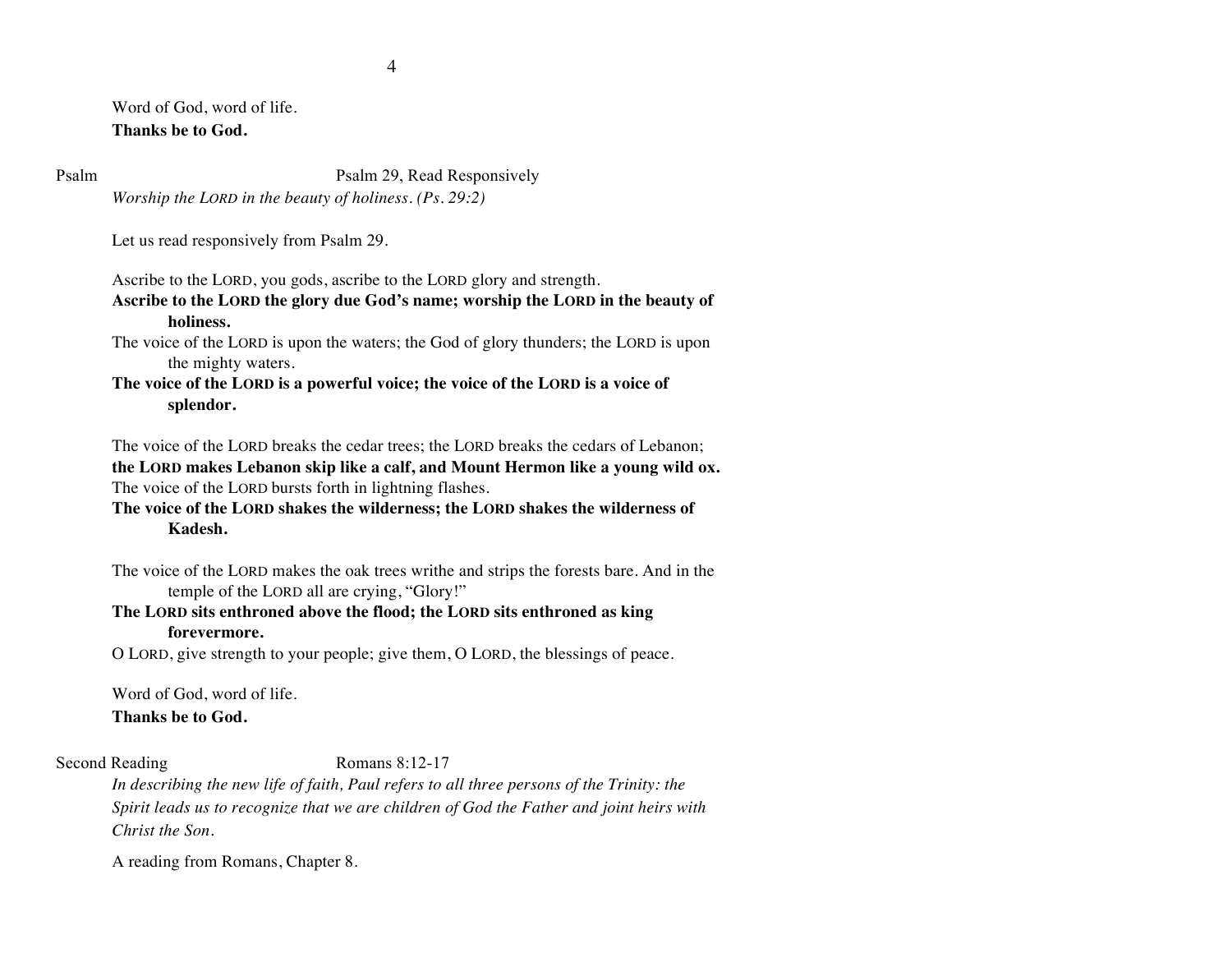- Brothers and sisters, we are debtors, not to the flesh, to live according to the flesh—for if you live according to the flesh, you will die; but if by the Spirit you put to death the deeds of the body, you will live. For all who are led by the Spirit of God are children of God.
- For you did not receive a spirit of slavery to fall back into fear, but you have received a spirit of adoption. When we cry, "Abba! Father!" it is that very Spirit bearing witness with our spirit that we are children of God, and if children, then heirs, heirs of God and joint heirs with Christ—if, in fact, we suffer with him so that we may also be glorified with him.

Word of God, word of life.

#### **Thanks be to God.**

### Gospel Acclamation **#885 Praise God, from Whom All Blessings Flow**

Please meditate on the hymn text.

*Praise God, from whom all blessings flow; praise God, all creatures here below; praise God above, ye heav'nly host; praise Father, Son and Holy Ghost.*

Text: Thomas Ken, 1637-1711. Tune: Old Hundredth, LM Music: Louis Bourgeois, c. 1510-1561.

*(Please stand as you are able)*

Gospel John 3:1-17

*Jesus' miracles prompt Nicodemus to visit him in secrecy. Jesus tells him about being born of the Spirit and about the Son who has been sent by God to save.*

The holy gospel according to John, the  $3<sup>rd</sup>$  chapter.

### **Glory to You O Lord.**

Now there was a Pharisee named Nicodemus, a leader of the Jews. He came to Jesus by night and said to him, "Rabbi, we know that you are a teacher who has come from God; for no one can do these signs that you do apart from the presence of God." Jesus answered him, "Very truly, I tell you, no one can see the kingdom of God without being born from above." Nicodemus said to him, "How can anyone be born after having grown old? Can one enter a second time into the mother's womb and be born?"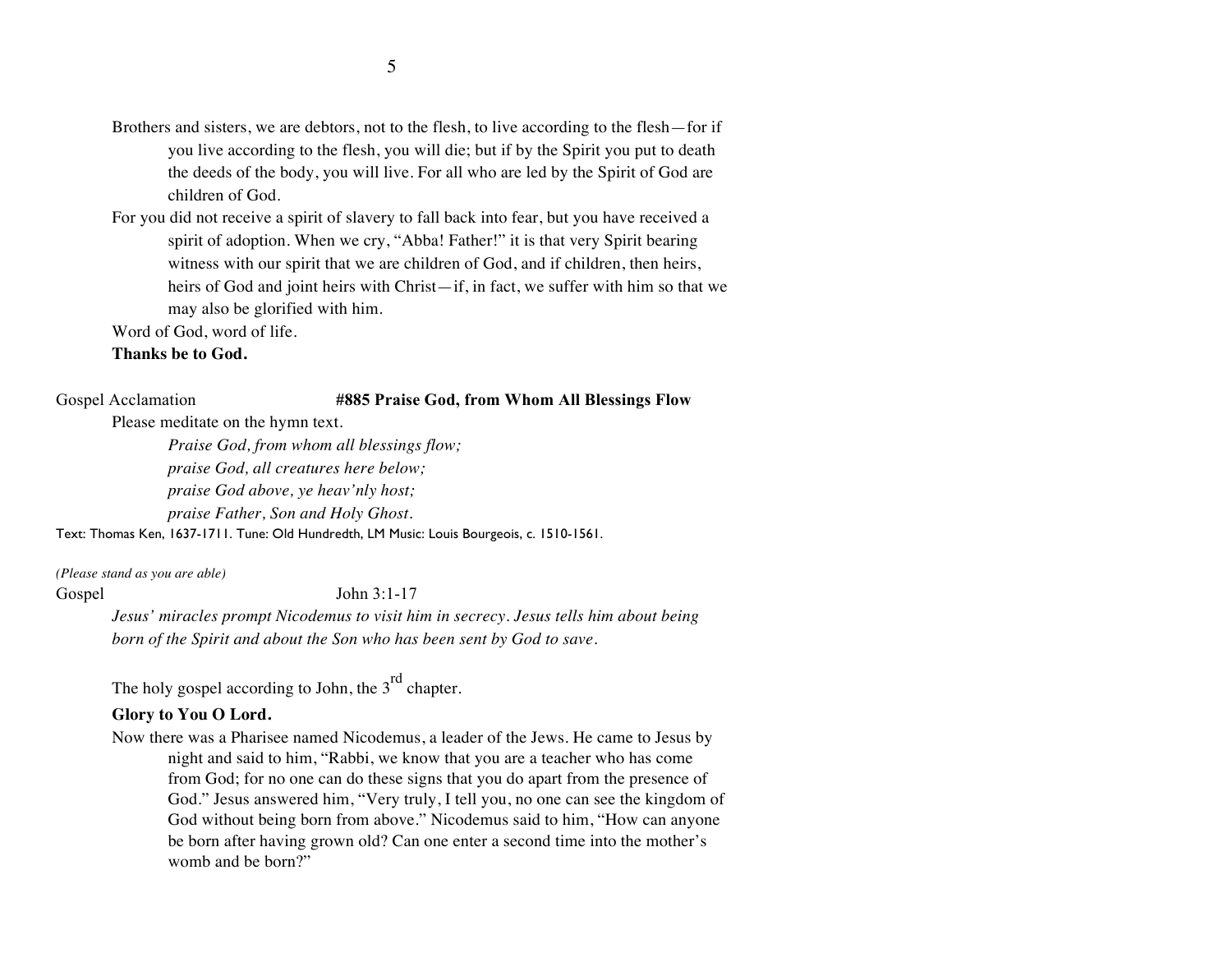- Jesus answered, "Very truly, I tell you, no one can enter the kingdom of God without being born of water and Spirit. What is born of the flesh is flesh, and what is born of the Spirit is spirit.
- Do not be astonished that I said to you, 'You must be born from above.' The wind blows where it chooses, and you hear the sound of it, but you do not know where it comes from or where it goes. So it is with everyone who is born of the Spirit." Nicodemus said to him, "How can these things be?" Jesus answered him, "Are you a teacher of Israel, and yet you do not understand these things?
- "Very truly, I tell you, we speak of what we know and testify to what we have seen; yet you do not receive our testimony. If I have told you about earthly things and you do not believe, how can you believe if I tell you about heavenly things? No one has ascended into heaven except the one who descended from heaven, the Son of Man. And just as Moses lifted up the serpent in the wilderness, so must the Son of Man be lifted up, that whoever believes in him may have eternal life.
- "For God so loved the world that he gave his only Son, so that everyone who believes in him may not perish but may have eternal life.
- "Indeed, God did not send the Son into the world to condemn the world, but in order that the world might be saved through him."

Word of God, word of life.

### **Thanks be to God.**

*(Please be seated)*

Sermon Pastor Sheila Rawn

### Hymn of the Day **#414 Holy God We Praise Your Name** [Stanzas 1 & 4]

Please meditate on the hymn text.

*Holy God, we praise your name; Lord of all, we bow before you. All on earth your scepter claim, all in heav'n above adore you. Infinite your vast domain, everlasting in your reign.*

*Holy Father, holy Son, Holy Spirit, three we name you, though in essence only one, undivided God we claim you and, adoring, bend the knee while we own the mystery.*

Text: source unknown; tr. Clarence A. Walworth, 1820-1900. Tune: Grosses Gott, 78 78 77. Music: *Katholisches* Gesangbuch, Vienna, 1774.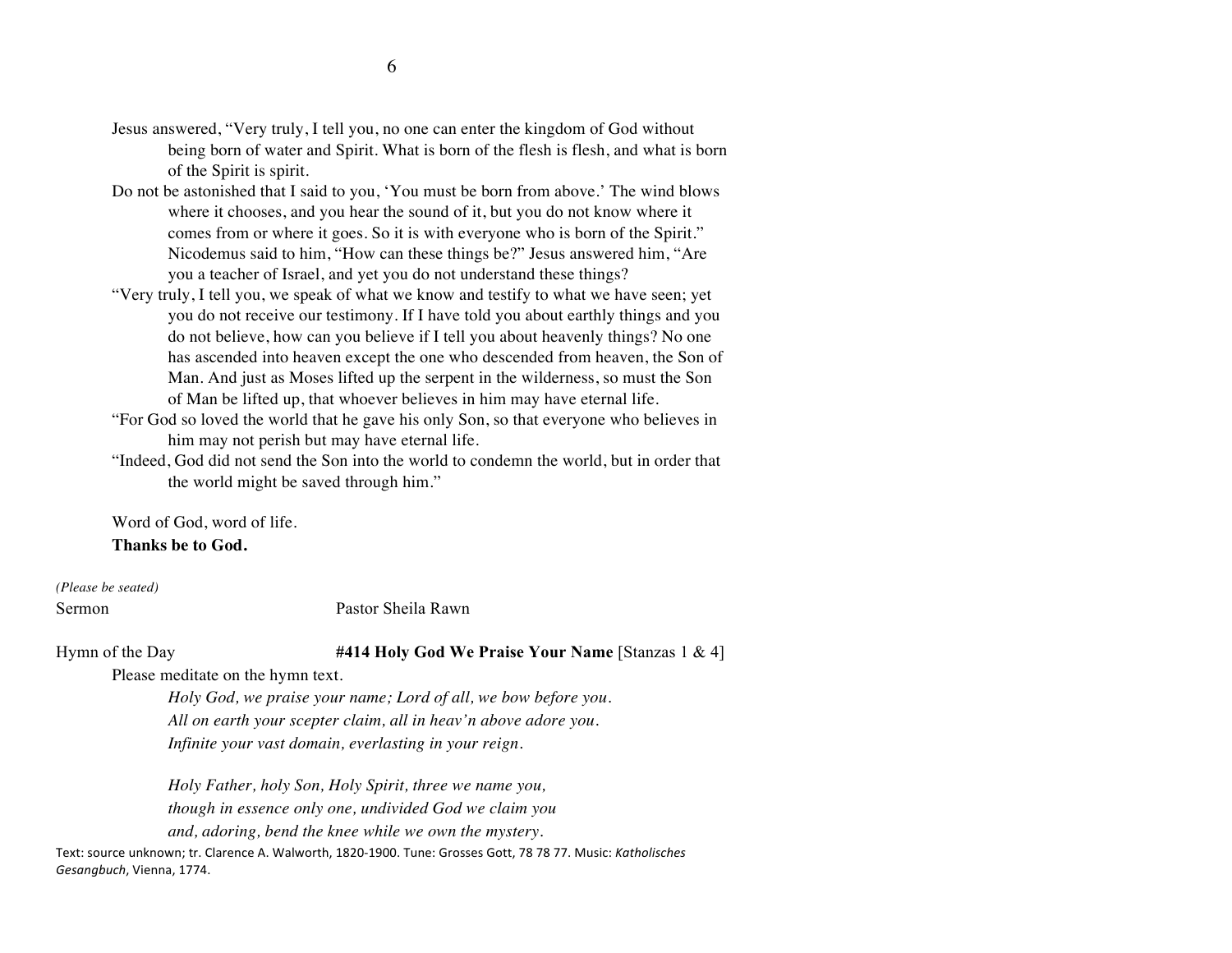*(Please stand as you are able)* Profession of Faith

**I believe in God, the Father almighty, creator of heaven and earth.**

**I believe in Jesus Christ, God's only Son, our Lord, who was conceived by the Holy Spirit, born of the virgin Mary, suffered under Pontius Pilate, was crucified, died, and was buried; he descended to the dead.**

**On the third day he rose again; he ascended into heaven, he is seated at the right hand of the Father, and he will come to judge the living and the dead.**

**I believe in the Holy Spirit, the holy catholic church, the communion of saints, the forgiveness of sins, the resurrection of the body, and the life everlasting.**

Prayer of Intercession

Let us come before the triune God in prayer.

... Lord, in your mercy,

**hear our prayer.**

We lift our prayers to you, O God, trusting in your abiding grace. **Amen.**

Memorial Day Remembrance *[from the ELW Prayer book for the armed services]*

Eternal God, we give thanks for all those who have shown the greatest love by laying down their lives for others.

**We thank you for those in our military throughout history who have sacrificed their lives for their fellow citizens, and for us who came after.**

As we remember their service, keep us mindful of all those for whom this day is a burden.

**Send your Holy Spirit of comfort to them. Be present with all women and men who serve in our military today.**

Let them live for the peace known only from you.

#### **Help us to be worthy of their legacy and keep us mindful of their service.**

That in and through all things we may live our lives in praise and thanksgiving to you.

Through Jesus Christ, our Savior and Lord.

**Amen.**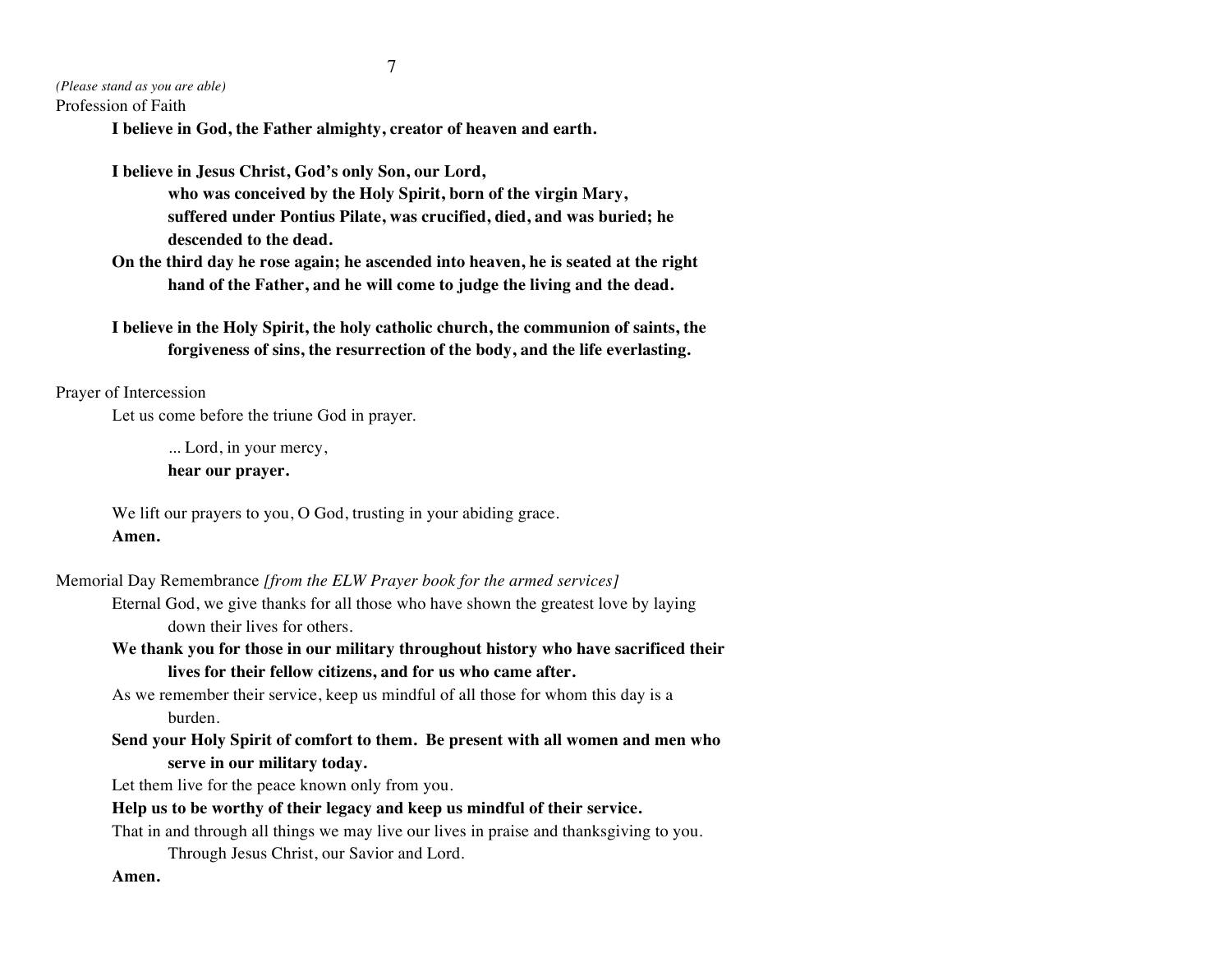Sharing the Peace of Christ The peace of the Lord be with you all. **And also with you.**

*Meal*

*(Please be seated)*

Musical Offering 8:30 *Amazing Grace*, arr. Phillip Keveren Melissa Mann, Violin

> 11:00 *Come, Christians Join to Ring,* Jason Krug Bells Angels

*(Please stand as you are able)*

Offering Prayer

Let us pray. You give us all things, O Holy Trinity, you have set this table with your very self, and called us to the feast of plenty. Gather what has been sown among us and strengthen us in this meal.

# **Your Spirit fills our hearts and minds. We are thankful for your creating power. Use our gifts to spread your love, O eternal Trinity. Amen.**

Great Thanksgiving The Lord be with you. **And also with you.** Lift up your hearts. **We lift them to the Lord.** Let us give thanks to the Lord our God. **It is right to give our thanks and praise.**

Eucharistic Prayer